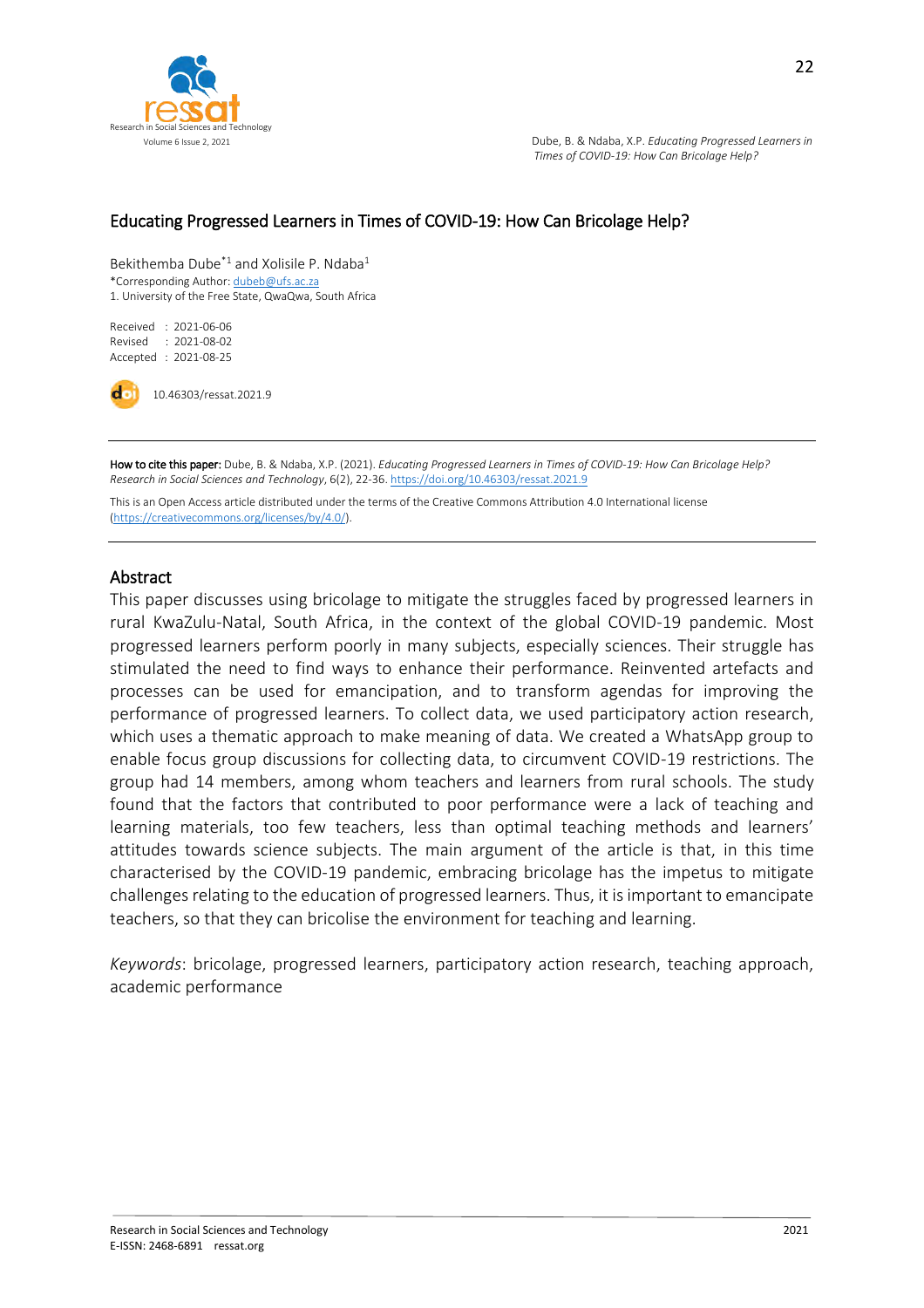

### Introduction

The COVID-19 pandemic brought uncertainty to many major facets of human life, including education. Numerous measures were put in place by government authorities to limit the spread of the virus in schools, such as a staggered approach to attendance, social distancing, and the use of online teaching and learning (Maphosa & Dube, 2021). Some researchers, such as McCorkle (2020), describe the COVID-19 as chaotic, and as igniting fear in people and bringing about drastic changes and measures. Many parents and teachers are concerned that these measures could exacerbate progressed learners' poor achievement, as progressed learners perform better with face-to-face instruction, which provides them with more attention from their teachers, who can monitor their academic progress closely. The 2020 National Senior Certificate (NSC) diagnostic report (Department of Basic Education, 2021a), reports a drastic decline in the performance of all South African Grade 12 learners in science subjects. For instance, in life sciences, in 2019, 27,7% of learners failed to achieve 30% in life sciences, and this number increased to 29% in 2020; the number failing to achieve 40% increased from 51% in 2019 to 52.1% in 2020. In 2020, learners' performance in life sciences declined sharply: In 2019, 75.5 had achieved at least 30%, while, in 2020, only 71% achieved at least 30%. In 2019, 51.7% of learners had succeeded at the 40% level, while only 42.4% had achieved 40% in 2020. The minister of Education, Angie Motshekga, stated that:

The Class of 2020 sat for the National Senior Certificate (NSC) examinations in a year that the world was held to ransom by the Covid-19 pandemic. When this cohort commenced with their exit year of the NSC, no one would have imagined the challenges that they faced (Department of Basic Education, 2021b, p. 1).

Her statement applies, in particular, to progressed learners in rural areas. A study conducted in Namibia found that national Grade 12 academic performance in the Namibian Senior Secondary Certificate declined between 2019 and 2020, by 35% more in science subjects than in other subjects (Shipepe et al., 2020). Studies have been conducted on the struggles of both teachers and learners during the COVID-19 pandemic. A study conducted by Trust and Whalen (2020) in the United States, on the lack of adequate preparation for online teaching and learning, found that teachers lacked preparation and support in using technology to design quality instruction during the transition to distance learning. These authors report that it was difficult for teachers to find suitable digital tools to support learning and communication with learners during the distance learning period. About 61% of teachers felt overwhelmed with all the online learning tools and resources available. Another study, by Kaden (2020) in rural Alaska, investigated the wellbeing of students during lockdown. In her findings, Kaden reports that rural students struggled to develop new learning skills during distance learning, and often struggled at home with social isolation and loneliness.

Hyseni Duraku and Hoxha (2020) explain that requests to shift traditional teaching to online formats has increased the levels of stress and anxiety of rural teachers, as they are not used to this method of teaching. Another study, conducted by Dube (2020, p. 4) argues that "it appears that online learning favours urban and well-privileged learners, thus, widening the gap between the poor and the rich, instead of uniting the nation in the fight against COVID-19". A study by Bacher-Hicks et al. (2021) supports Dube's assertion, by reporting that, at the beginning of the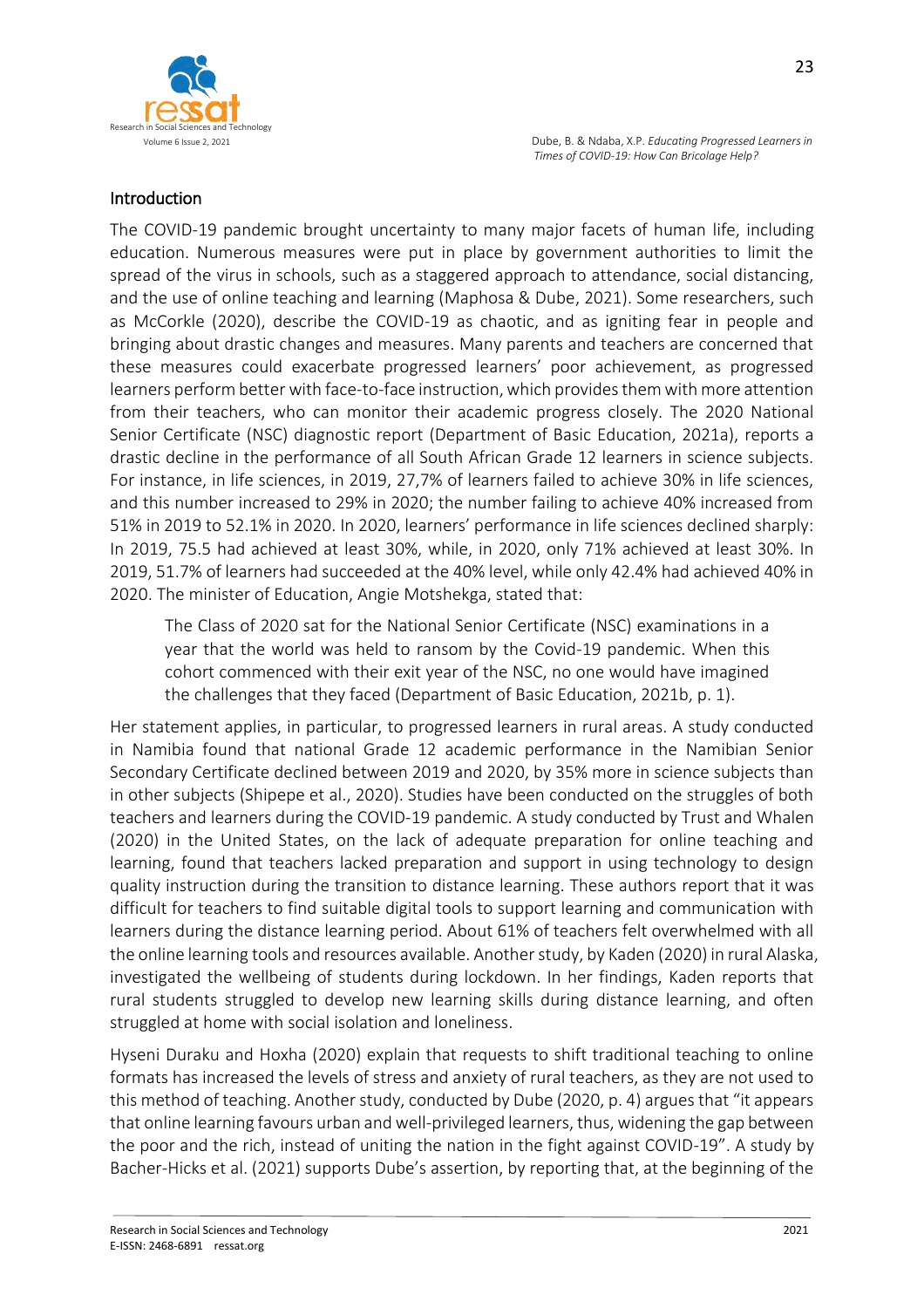

pandemic, the use of Google searches increased at a greater rate in urban schools than in rural schools – this is a clear indication of the effort exerted by parents and learners in wealthier areas to substitute for lost in-person instruction. The implication is that the pandemic and the use of online teaching and learning has led to greater educational inequality.

While the studies quoted above contribute to knowledge of the struggles faced by progressed learners, none have focused on the struggles of rural progressed learners under COVID-19 circumstances in the Uthukela district of KwaZulu-Natal. This study is, thus, unique, because it argues for using locally available knowledge to address the trajectories caused by these struggles. This approach is referred as bricolising the environment (more will be explained as the paper unfolds). Thus, the aim of this paper is to discuss bricolage as an approach to mitigating the struggles faced by rural progressed learners, and to suggest ways bricolage can enhance the performance of progressed learners. The paper is arranged as follows: After a discussion of the theoretical framework, the methodology will be presented, and then the findings and a conclusion.

# Theoretical Framing: Bricolage

We used bricolage as a theoretical framework, as a possible way to enhance performance of progressed learners. Bricolage as a concept was first considered by the French anthropologist Claude Lévi-Strauss in 1967, as a part of his exploration of the nature of sense-making in society (Vanevenhoven et al., 2011, p. 53). It is a theory that uses all available knowledge, whether of immediate interest or outdated, within or outside of people, to solve a given problem (Louridas, 1999). We consider the theory to be relevant, because it advocates that people can construct something out of limited available resources or systems, to achieve new goals (Aagard, 2009, p. 84). In relation to the struggles faced by progressed learners, bricolage is used to refer to the processes by which people acquire objects from across social divisions, to create new cultural identities (Phillimore et al., 2016, p. 8). The bricolage theory allows the combining of resources, and the creation of systems for new purposes, which serve as the mechanism that drives the discovery of innovations in the form of new "services" from existing resources (Duymedjian & Ruling, 2010, p. 142). In addition to combining resources to address various challenges faced by progressed learners, bricolage facilitates the adaptive design process that is necessary to develop resilience and make solutions to problems more achievable through use of critical resources or social systems (Vanevenhoven et al., 2011, p. 53). In short, bricolage is relevant for this study because it evokes resilience, which emerges from locally available resources, and offers an optimistic outlook (Masten, 2001, p. 228) in the context of COVID-19. The following section will explain the methodology of the paper, which is participatory action research (PAR).

#### Methodology

The study is situated within the transformative paradigm; it used a qualitative study design and PAR. PAR is a research approach that evokes the "investigation of actual practices and not abstract practices and learning about the real, material, concrete, and particular practices of particular people in particular places" (Kemmis & McTaggart, 2007, p. 277). We consider this approach relevant for the study, since its "overriding motivations of activist 'research' are to develop practice aimed at social transformation rather than to use a set of tools aimed at the 'production of knowledge' and the 'solving' of 'local' problems" (Chatterton et al., 2007, p. 220).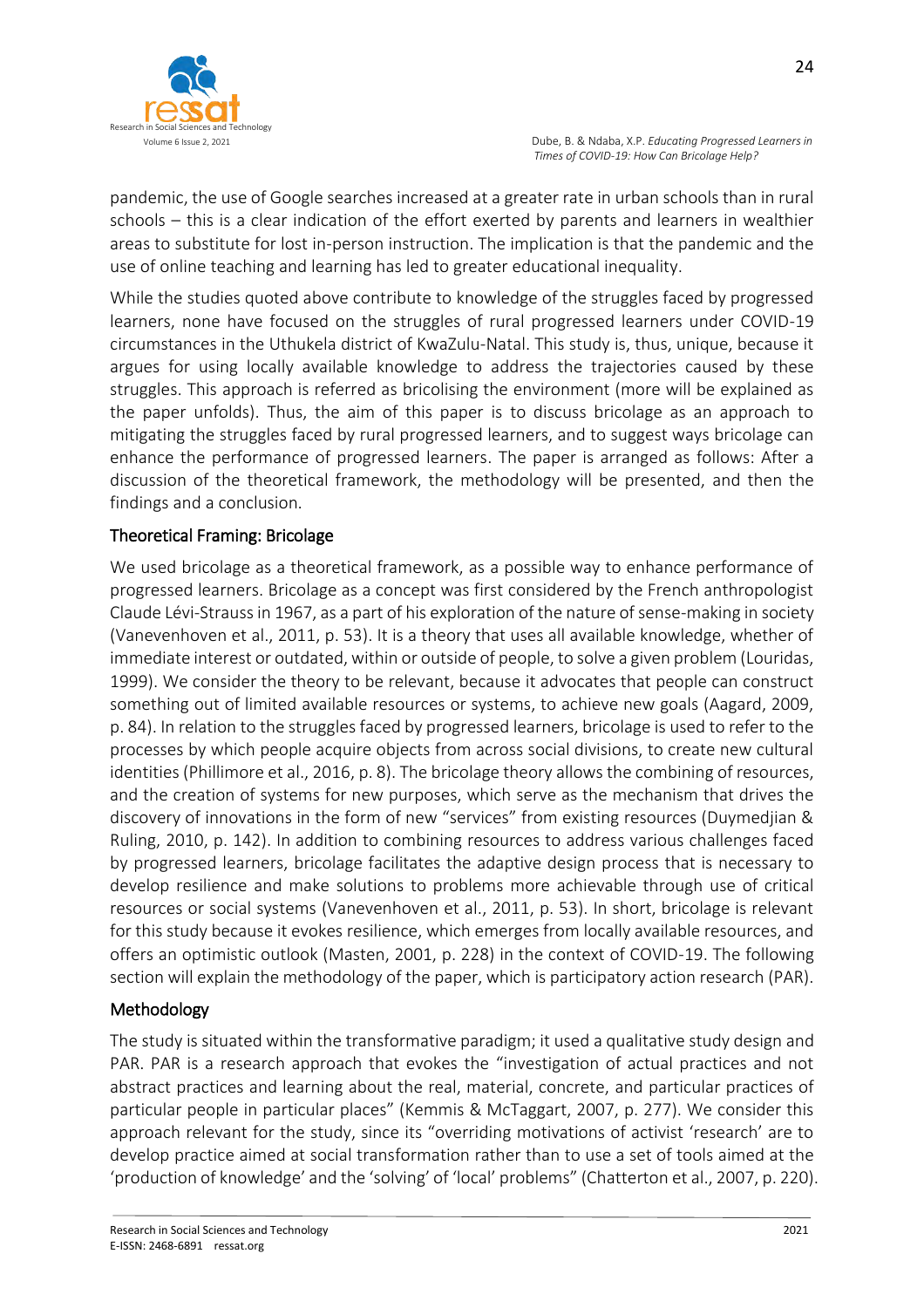

25

"The research methodology identifies the rights of those concerned by the research, and empowering people to set their own schemas for research and development, thereby giving them tenure over the process" (Cornwall & Jewkes, 1995, p. 1674).

With reference to the struggles faced by progressed learners, PAR "opens doors for the marginalised people [the progressed learners] to criticise, problematize, and claim their condition, which will eventually enable them to overcome" (Glassman & Erdem, 2014, p. 213). To address the trajectories faced by progressed learners, research should be conducted into "aspects of popular education, community-oriented research, and action for social change to promote marginalized communities, where the quest is to unearth the causes of social inequality and consequently the solution to alleviate the identified problems" (Williams & Brydon-Miller, 2004, p. 245). In short, PAR as a research approach is an "action and development of knowledge. It has the potential to address research and wider issues of social justice, inclusion and empowerment of minority and often marginalised communities" (Eruera, 2010, p. 1). In light of the foregoing, PAR enabled us to create a WhatsApp groups with participants affected by poor performance, COVID-19 and the progression policy in rural schools. Assembling such a team is aimed was finding the best solutions emanating from the people experiencing the problem. This approach is important for teasing relevant solutions that address the lived realities of progressed learners and teachers.

To implement PAR and gather data for this research, we created a WhatsApp group to collect qualitative data, as this would help us to circumvent COVID-19 restrictions. The research took place in Uthukela district, 14 participants, both learners and educators, were purposively selected. Eight learners included three boys and four girls aged between 16 and 18, years doing Grades 11 and 12 respectively. There were seven life sciences teachers – four women and three men. The selected participants were considered relevant for the study, since they encountered progression learning every day, as either teachers or learners. Data was gathered over a period of a month through WhatsApp focus discussions, which were necessitated by COVID regulations. In fact, the WhatsApp focus group discussion became the instrument that was used to collect data. The research participants answered two questions: What are the challenges faced by progressed learners in COVID-19 contexts, and How can bricolage mitigate these challenges? The study adhered to ethical principles, such as requiring participants to sign consent forms, indicating that they had the right to withdraw from the research, and using pseudonyms to protect the identities of the participants. The data was analysed through the lens provided by Laws et al. (2003, p. 395), which involves the following steps:

Step 1: Read and reread the collected data.

Step 2: Draw up a preliminary list of themes arising from the data.

Step 3: Reread the data, to check if the themes that had been identified corresponded with what the participants had said, and with the research questions.

Step 4: Link the themes to quotations, scholarly views and notes.

Step 5: Peruse the categories of themes to interpret them. During interpretation of the data, remain cognisant of the research questions.

Step 6: Design a tool to help discern patterns in the data.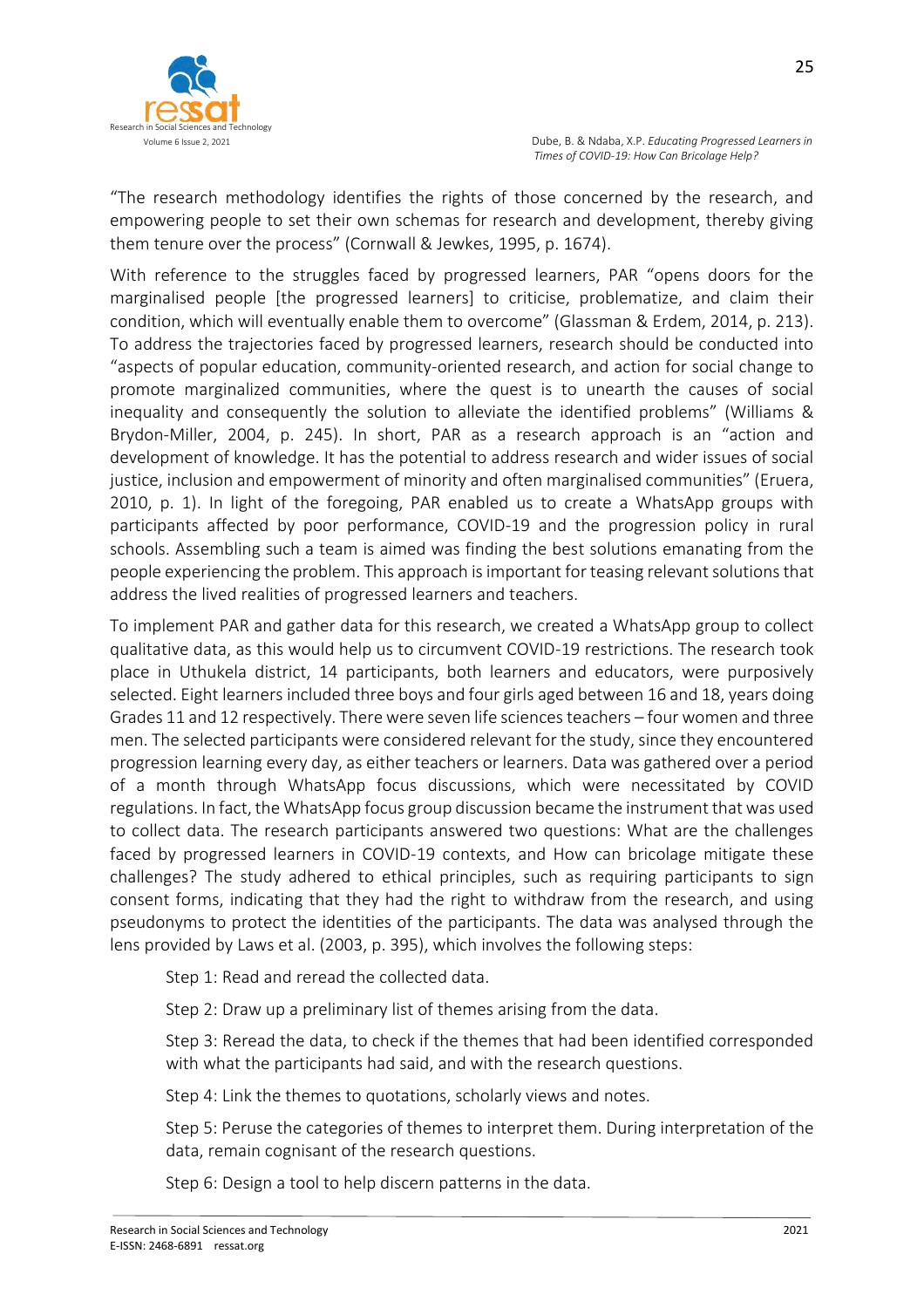

Step 7: Interpret the data and derive meaning: This step mainly involves highlighting the research findings and arranging material according to categories that are premised on or guided by the research questions.

The data was returned to the participants for member checking; the participants agreed with the authors that the themes subjected to analysis reflected their ideas on the teaching and learning of progressed learners. The themes that emerged became subheadings in response to the research questions. We considered this as an important step towards ensuring the validity of results. The following section will discuss the findings that responded to the research questions. Pseudonyms are used to protect the identities of the participants.

# Results and Discussion

In the first section, we will present and discuss findings that respond to the first research question, which is, what are the struggles of rural progressed learners and teachers in the context of COVID-19? The data will be arranged according to the themes identified. Participants' responses to this question revealed the background challenges faced by progressed learners in the context of COVID-19. This information exposed the need to bricolise the environment, in order to address the ambivalence of learning.

# *Shortage of Technological Devices for Online Learning*

The first struggle raised by the participants relates to technological challenges. They indicated that many rural schools lack the financial means to purchase any form of technology, thereby affecting progressed learners. COVID-19 has reminded us that online learning is the way of the future, and its success depends on the availability of technological devices. During the discussion, Msizi, a learner, said:

I have never touched or own any form of technology devices, only my eldest brother has a cell phone at home and he's always away because of signal problem. He has borrowed me to use for these discussions.

Nsika, a teacher, added:

Rural learners may belong to the digital generation, but that doesn't always guarantee them to the full exposure of digital technology and thus make it impossible for learners to participate in online lessons and download course material to help them learn to improve their performances*.*

#### Ndleleni, a teacher, indicated that:

The government do not consider us, he acts as if we don't exist. We are not neither against the COVID-19 restrictions and regulations nor online learning but how can we cater for online teaching and learning while our learner doesn't even have textbooks and study guides at our schools.

Considering the points raised by participants, the availability of technological devices is a paramount struggle for rural schools in Uthukela. The findings confirm a challenge facing online teaching and learning during the COVID-19 crisis. For example, a study conducted by Van Lancker and Parolin [\(2020\)](https://link.springer.com/article/10.1007/s11159-020-09860-z#ref-CR44) reveals that, in rural areas, where electricity is unavailable, teachers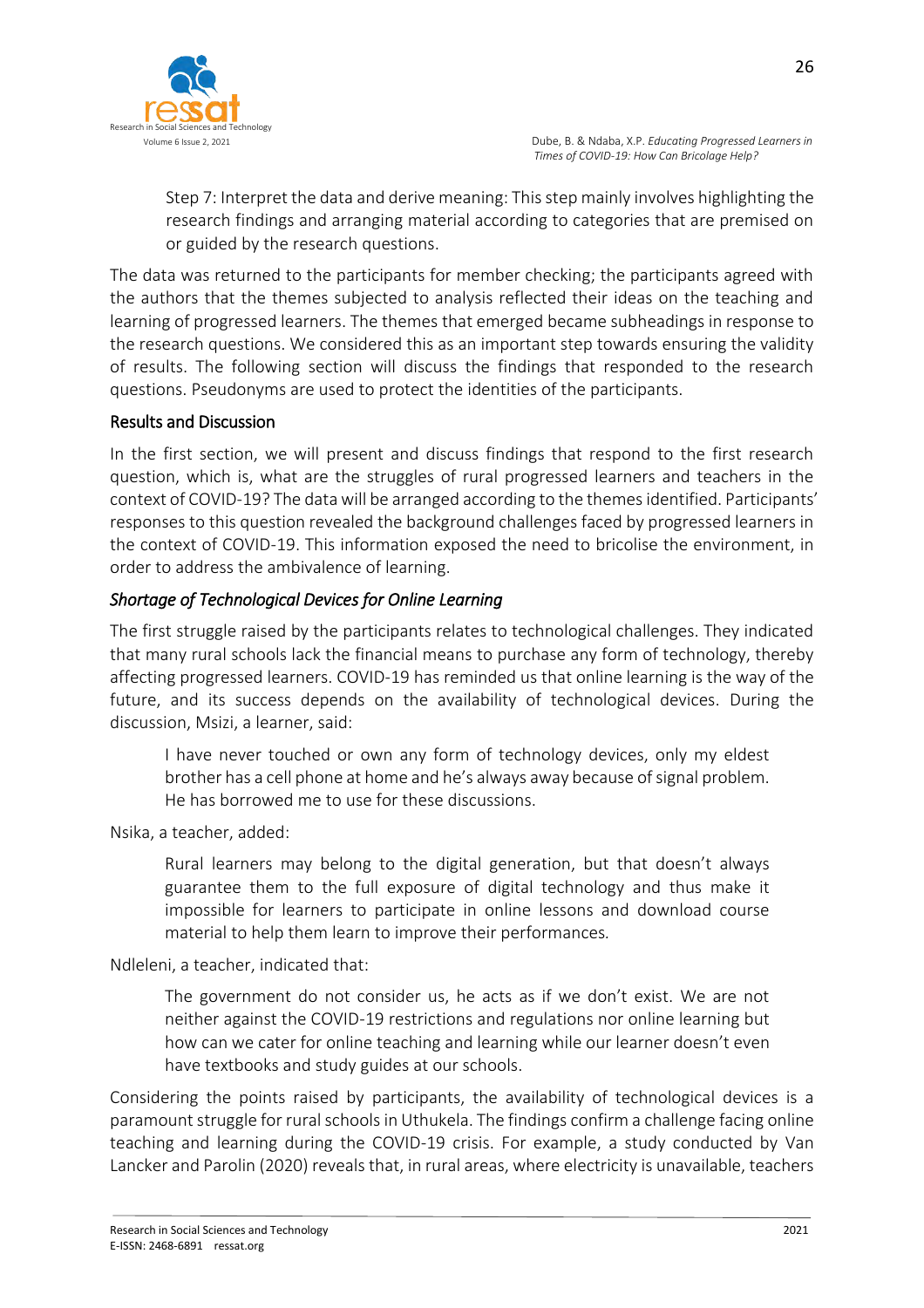

struggle to contact learners, mainly because of the absence of an internet connection, adequate availability of devices, and inability to afford expensive internet data to engage in distance learning. The combination of technological challenges and the lack of electricity in rural areas makes it difficult for progressed learners to improve their academic performance and for teachers to pay attention and attend to these learners' special needs (Parker et al., 2020). Thus, pursuing the transition to the fourth industrial revolution without the basic requirements being in place will leave disadvantaged learners even further behind (Black, 2020). It is the context of the shortage of technological devices, which prevents effective teaching in rural schools, that necessitates the need to think in bricolage terms, as a way to redress the situation and afford progressed learners the opportunity to learn in the context of a crisis, such as presented by the COVID-19 pandemic.

#### *Lack of Parental Involvement*

The next struggle faced by learners is a lack of parental involvement in teaching and learning. The COVID-19 pandemic has reconfigured our way of life, has incapacitated teacher-parent engagement, and forced all participants to adjust to new ways of teaching and learning. The situation is exacerbated by variables such as uncertainty about real online learning, the way learning takes place while students are at home, the role of parents, and whether they are quipped to assist with teaching and learning. Unless these questions they are subjected to various facets of thinking, could result in parents being perceived as incompetent and unwilling to assist in teaching and learning. However, it can be argued that parents are the most valuable resources for mitigating trajectories of learning in the context of COVID-19. Despite the foregoing argument, participants held the view that progressed learners lack support from their parents. During the WhatsApp discussion, Shaka, a learner, indicated that:

During the national lockdown, I have never had an opportunity to do my school work because of the additional household responsibilities, I feel there is no support from my parents.

Mpilo, a learner, added:

My parents lost their jobs because of COVID-19 and national lockdown and since then the home environment is so chaotic and it's directly affecting my learning and because of trying to make ends meet, they fail to assist with school work.

Nkanyezi, a teacher, said:

Many rural progressed learners find attending school to be irrelevant to their lives and as they don't receive enough support from their parents.

The findings speak of a dynamic of ambivalence that progressed learners face in a quest to achieve learning in the time of COVID-19. However, it is also clear that the failure by parents to be involved is not always by design; in some cases, the circumstances facing parents, such as unemployment, stress and health challenges, incapacitate them and prevent them from actively assisting learners. Furthermore, the inability of parents to assist may be exacerbated by ignorance relating to the use of technology. Thus, we concur with the observation by Du Plessis (2014, p. 1115), that: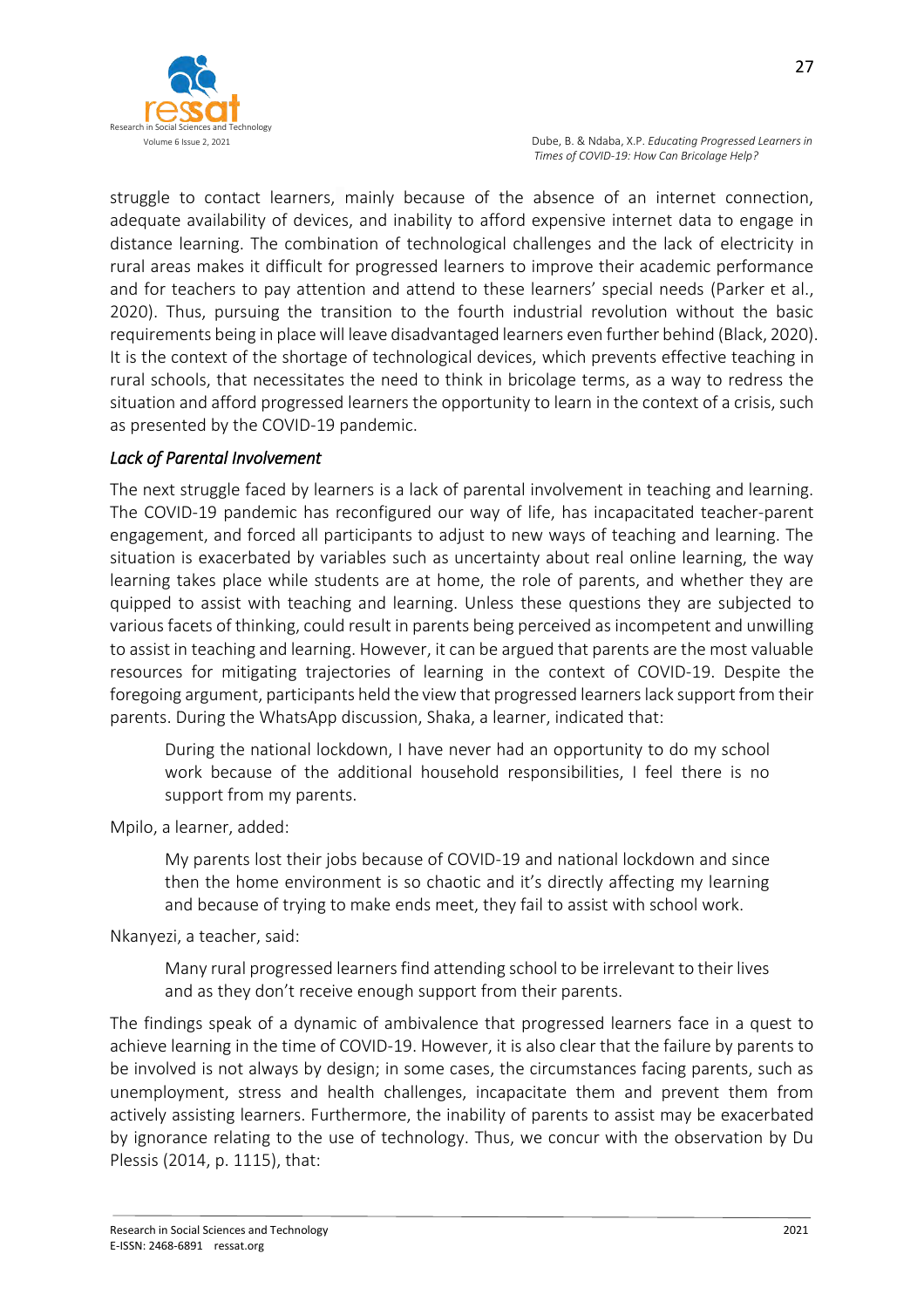

If parents are not educated themselves, they will have less ability to provide educational support for their children. Homes in rural areas are often ill-equipped to meet the educational needs of children and often lack facilities like electricity. Children have less parental encouragement to go to school. When learners attend school, they find the curriculum less relevant and attractive to their lives, and learners may receive less support for their learning from home.

Parental involvement in education has always been a thorny issue, especially in disadvantaged communities, such as rural areas. Judging from the comments of the participants, it is, furthermore, clear that there is a strong correlation between a learner's performance in the learning process and parental background in terms of social class and ethnicity (Mora & Escardíbul, 2018). In support of the foregoing, Burgess and Sievertsen (2020) claim that school lockdown is likely to reveal differences in parental involvement and family reactions to the learning opportunities for learners from different types of social background. Findings by Greenlee (2020) reveal that parental education impacts the frequency of children's involvement in academic activities. In essence, participants in this study reported that lack of parental involvement is a trajectory facing rural learners due to a variety of reasons, as stated in this paragraph.

#### *Inequality and Disparity between Schools*

COVID-19 has revealed a divide between rural and town schools. While we are cognisant that the study took place in rural schools, it is important to raise the issue of differential resource allocation for rural and city schools. COVID-19 has shown that governments have not invested enough resources in rural areas, thereby undermining equity and equality of educational provision in post-apartheid South Africa. During the discussion, Phila, a rural learner, said:

During a national lock down, I struggled to keep on track with the curriculum. At school we don't have enough textbooks and study guides, we share everything. My parents can't afford to build a proper house and how can I expect them to buy me textbooks and let alone a cell phone.

Jomo, a teacher, indicated that:

When the Department of Basic Education announced about the online education programmes that will be also taking place on radio stations and television to ensure education continuity, it was like I'm hearing a Greek word that I have never heard before because they know exactly that in rural areas there is poor signal to access radio station and some learners don't have even that radio or television at their homes.

Linda, an urban teacher, said:

Before the lock down instigate, we were called for an urgent workshop where we were trained about the software to use, design of activities that can happen within the digital medium and track our learners' progress during the lock down.

Amahle, an urban learner, said: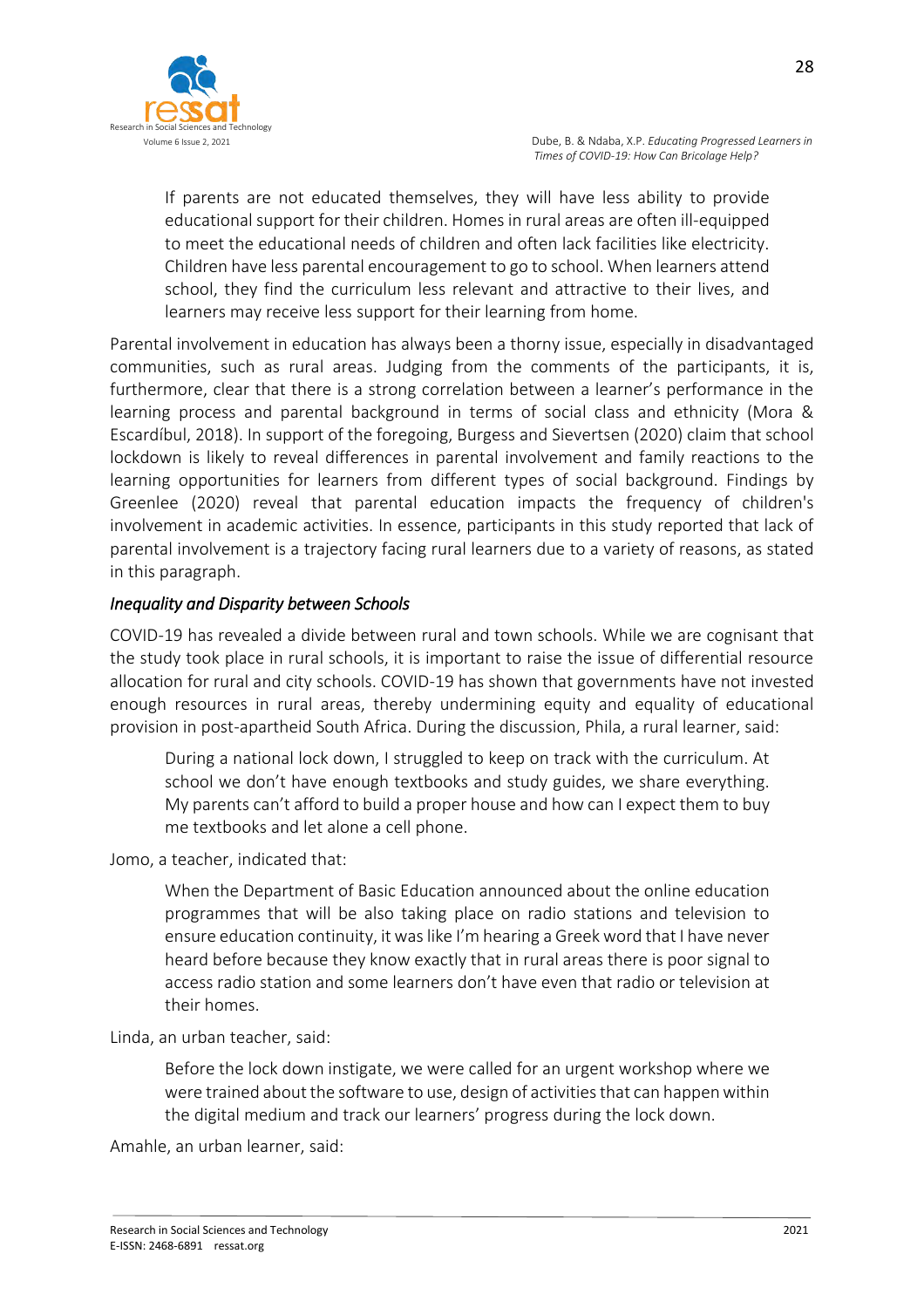

At school, I reported that, I usually use my parent's laptop for school work when I'm at home and since they will also be working from home during lock down, I won't be able to use it so, the school gave us tablets to use and we were all trained how to do activities online.

The essence of the participants' views is that there is a gap between urban and rural schools, as urban teachers and learners receive better treatment from the Department of Basic Education than teachers and learners of rural schools do. Because our research took place in a rural context, it is important to raise the issue of resource allocation. We are aware that availability of resources affects the performance of learners. In general, urban schools are equipped with more teaching and learning materials. Some urban teachers have opportunities to undergo training for online teaching, which give these teachers and learners an advantage in executing effective learning in the context of the COVID-19 crisis. This claim resonates with the argument by Du Plessis and Mestry (2019, p. s2) that:

Governments find it more difficult to supply quality education services in rural areas, and various factors weaken the quality of learning and teaching in South Africa's rural areas. Newly trained teachers prefer to teach in urban areas, and as a result rural schools are left with many vacant positions or experience long delays in the filling of vacancies.

This suggestion resonates with Vorster (2020, p. 1), who states that "public schools in poorer areas will continue to struggle to deliver high quality education and will also find social distancing all but impossible, with overcrowded classrooms and too few teachers".

In view of the foregoing, we note that the Department of Basic Education is gambling with the lives of rural teachers, as these teachers are at risk of being infected by COVID-19. Ntaka (2020) argues that:

It is mostly marginalised communities and children who bear the brunt of the effects of school closures as they are the most vulnerable. For a country like South Africa, already battling demons of socio-economic inequality, disruption of the academic calendar has exacerbated the existing disparities in the education system*.*

In short, the research reveals that rural progressed learners have minimal access to quality learning, as newly trained teachers tend to flock to urban schools to take advantage of opportunities for professional advancement and innovation, and access to facilities.

# *Enhancing the Academic Performance of Rural Progressed Learners in the Context of COVID-19. How can Bricolage Help?*

The paper does not only highlight the problem, but also presents possible solutions that were discussed by the participants in response to the second research question of the paper, which is, how can the academic performance of rural progressed learners be enhanced in the context of COVID-19? In making suggestions to improve the performance of progressed learners, we show how bricolage thinking can be used as a mitigation strategy. The first point we discuss is using cell phones to address the lack of technological devices.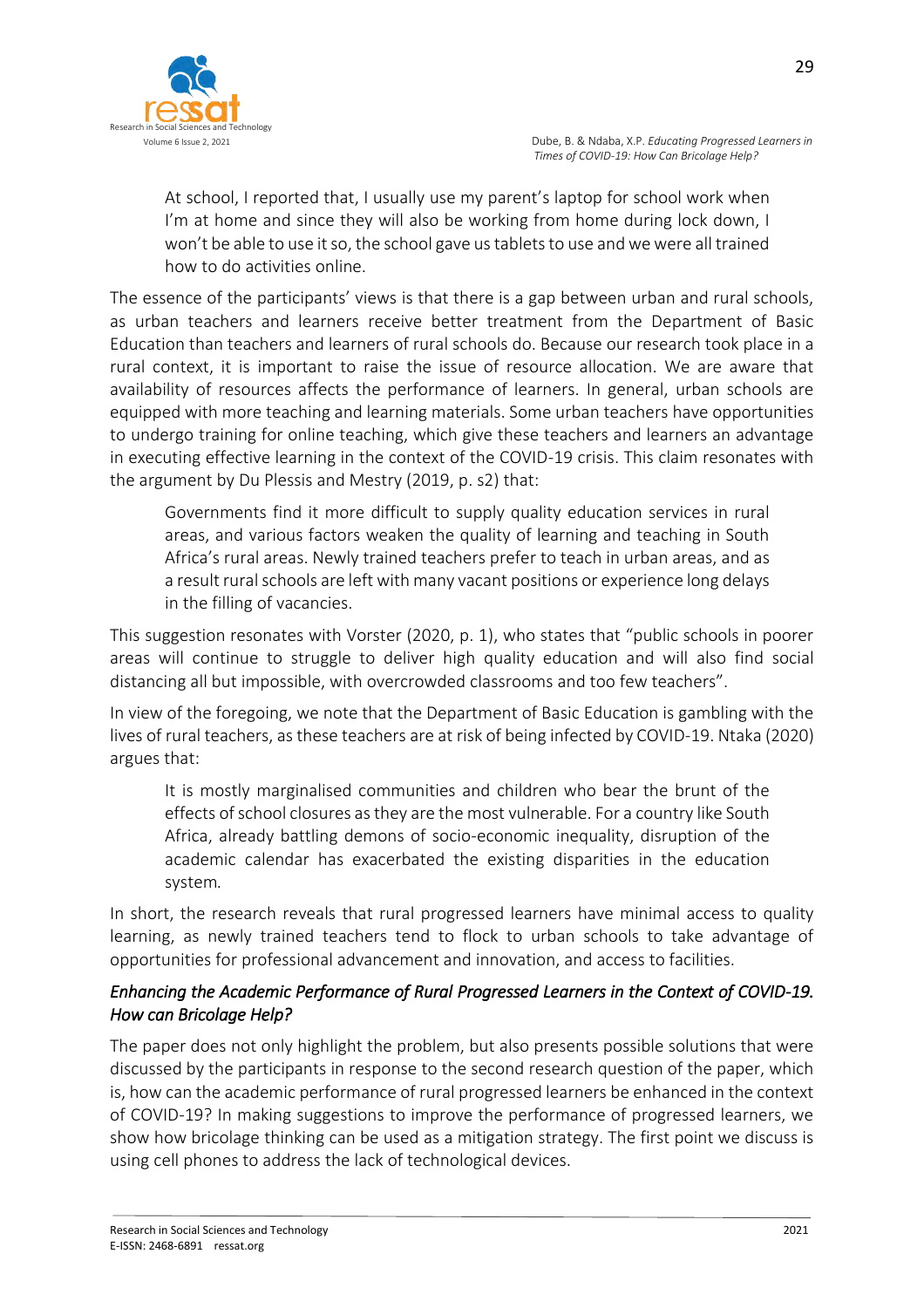

*Bricolise Cell Phones for Teaching and Learning*

While most schools in Uthukela are situated in a rural context, every household has access to cell phones that can be used for teaching and learning. In the discussion, we noted that processes of rural schools acquiring technologies may take a long time to materialise, thus, schools can think of bricolising cell phones. This approach resonates with research done by Maphosa and Dube (2021), who argue that, in the context of deprivation, cell phones can be used to address the challenges caused by the lack of devices. They argue that cell phones can house learning software designed to facilitate teaching and learning. Thus, the participants concurred on the need to share learning software to bridge the problems caused by a lack of smart technological devices – these devices are commonly found in city schools. In a discussion, Thabizolo, a teacher, said:

One of the ways to address lack of technologies is to allow learners to use cell phones in school for teaching and learning. With cell phones, students and teachers can use different soft wares to push the learning agenda.

In support, Thato, a learner added:

Atleast cell-phones are cheap and available at home. It is easy for my mother to find me a cell than a computer.

By enabling people to think and use the available resources to address their lived realities, bricolage makes it possible to use cell phones as one of the ways to bricolage the environment. Cell phones, as technological devices for teaching and learning, can, as suggested by Welland (2018, p. 13) improve the "quality of education, and reductions in truancy and illiteracy". With this in mind, schools should tap into the benefits of using cell phones, and purchase learning programs that can be used by learners and educators to mitigate the absence of face-to-face learning. With the foregoing in mind, we agree with UNESCO (2014, p. 10), that:

ICT [through use of cell phones] can improve student achievement, improve access to schooling, increase efficiencies and reduce costs, enhance students' ability to learn and promote their lifelong learning, and prepare them for a globally competitive workforce.

We conclude this point by arguing that using cell phones and learning software is one of the simplest and cheapest ways to proceed with learning during times of crisis, such as that caused by the COVID-19 pandemic. Through bricolage, the community can be emancipated to think about the resources available to address their trajectories. This does not, however, mean that the Department of Basic Education can ignore the plight of progressed learners. In fact, in the spirit of curricular justice, rural learners matter, and their challenges should be addressed in the same way as those of urban leaners (Dube, 2020). In the following section, we will discuss continuous teacher development as a bricolising strategy to address challenges related to teaching and learning.

#### *Investment in Continuous Professional Development*

COVID-19 has, once again, reminded humanity that learning is a lifelong endeavour, and all available opportunities must be used effectively to gain new knowledge. The pandemic forced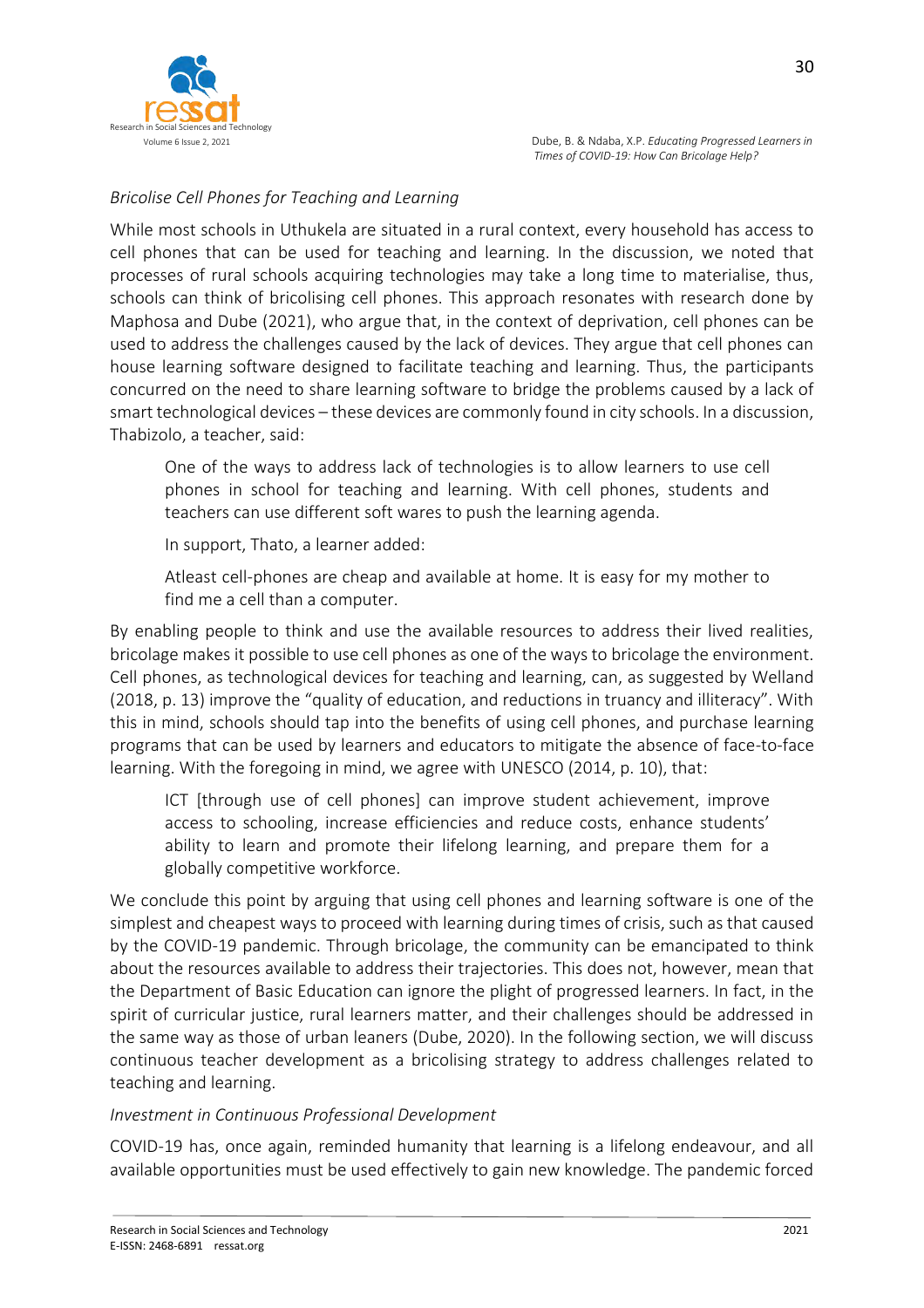

humanity to learn new styles of learning. Despite the call to move into the fourth industrial revolution, many schools continue using traditional forms of learning, due to various challenges, and resistance by some stakeholders. Nevertheless, COVID-19 has forced people to engage with the fourth industrial revolution for teaching and learning. We agree with observation by Williams et al. (2021, p. 4), that "the pandemic also revealed the skills this teacher was missing, some skills he or she did not know he even needed". Thus, online became the only viable and practicable option for learning. Participants reported the need for continuous professional development for teachers, which entails adopting new skills and best practices and bricolising skills and practices to address the challenges caused by the need to engage in online learning. Allen (2009) cited by Srinivasacharlu (2019, p. 30) defines continuous professional development as "the process of tracking and documenting the skills, knowledge, and experience that teachers gain both formally and informally as they work, beyond any initial training. It's a record of what they experience, learn, and then applied". In light of the foregoing, Themba, a rural teacher, indicated that:

During the first hard lockdown, I had lot of time at home, it made me to explore something to keep my mind bust. It is when I discovered various on line webinars that assisted me to know some teaching and learning programs such as Microsoft classroom, blackboard. After being equipped my online teaching improved and was able to share my skills with other colleagues at schools

In this research study, which was informed by bricolage, we consider continuous professional development to be a community asset that could be explored to emancipate educators and enable them to teach in the context of COVID-19. Progressed learners are academically struggling, thus, with educators emancipated with new skills and best practices, teachers can enhance the performance of these learners. We argue, furthermore, that initial teacher education at colleges and universities is no longer sufficient to address the new demands placed on the teaching profession, especially considering ever-changing circumstances that often evoke the need for educators to move to unknown territories in order overcome challenges, such as those experienced in the time of COVID-19. Cognisant of this, we argue that continuous teacher development through online courses, some of them free, can be used as assets to enable educators to confront challenges brought about by COVID-19. In concluding this point, we agree with the observation by Srinivasacharlu (2019, p. 30), that "to prepare efficient future teachers in the 21st century, the teacher educators are required to continually update and equip themselves with ever-increasing skills and competencies to always remain top notch in their profession and do justice to society". Continuous professional development emancipates educators through better training, skills and techniques for improved practice in the classroom (Burgess & Sievertsen, 2020). In the following section, we will discuss parents as local assets for emancipating progressed learners.

#### *Increasing Parental Engagement*

Parents who are engaged in bricolage thinking are assets that can be used to enhance the teaching and learning of progressed learners. Though parents can be an asset to the school, the issue of ineffective or absent parents who fail to engage in rural progressed learners' learning, was raised as a challenge. The research reveals that there is a need for parents to be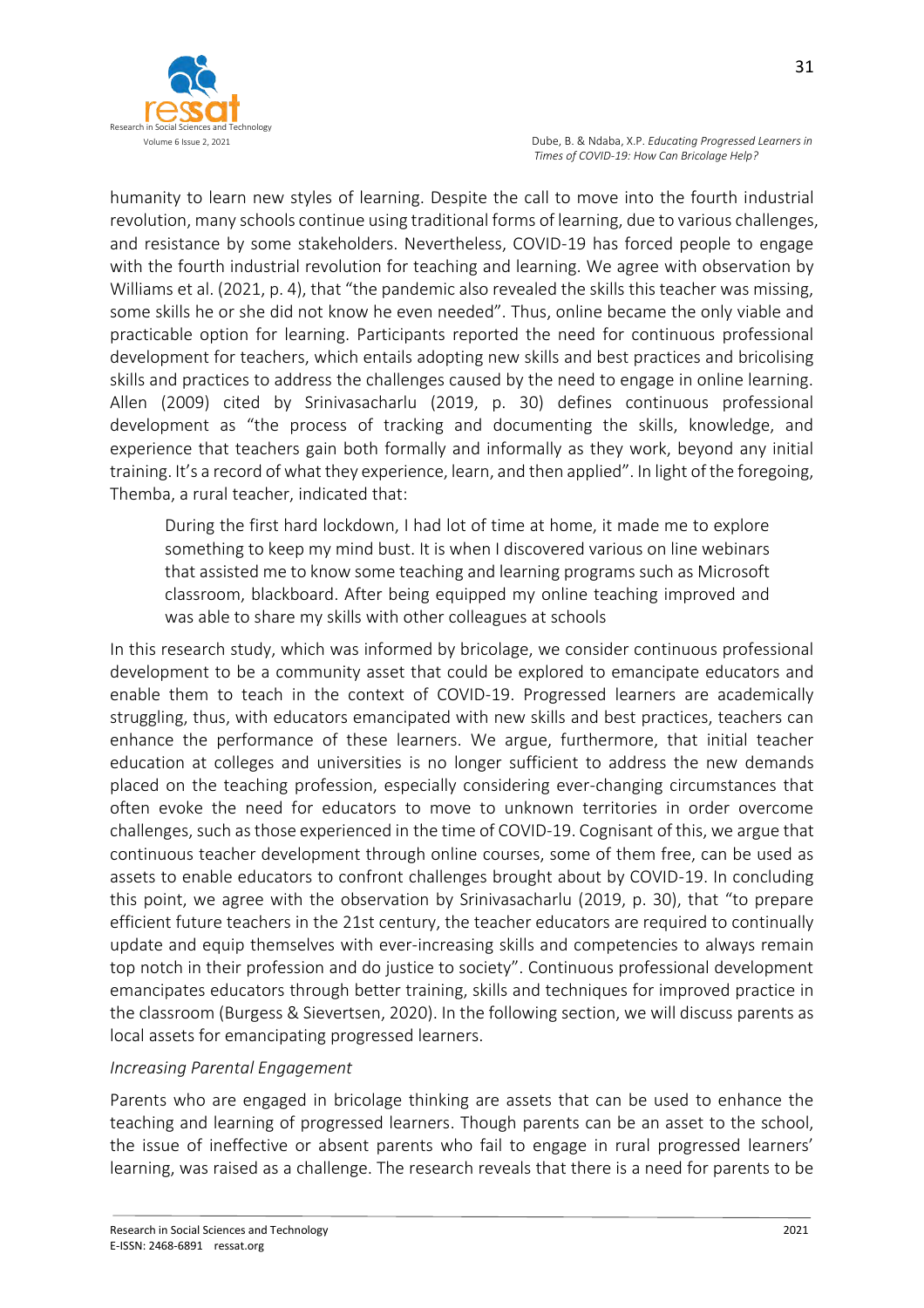

involved in their children's schooling. Parental engagement, as used in this paper, concerns "home-based involvement" in educating learners (Fahey & Joseph, 2020, p. 6). Parents should "show interest in what they're learning; talking about educational aspirations" (Fahey & Joseph, 2020, p. 4). Arguing this way, we are cognisant that some parents may not have knowledge of particular subjects, or understanding of online information, however, this does not undermine the role of parents in enhancing the performance of progressed learners through various ways. In a discussion, Musa, a learner, indicated that:

When schools were closed due to COVID-19 pandemic, my parents were so relieved that I could help them with farming and other household chores.

Sipho, a learner, added that:

I asked my father to help me with my mathematics assignment but he told me that he was not trained to be a teacher. Teachers must do what they are being paid for.

In this line, Thabizolo, a teacher, added:

Apart from the lack of resources in rural schools, learners encounter many challenges also in their homes, we give them homework but it never done, some will tell you that there were no candles to do homework at night. It is also the duty of a parent to assist a learner in the process of learning*.*

The findings make it clear that involving parents in their children's education is regarded as beneficial for teaching and learning, and for improving the learners' academic performance. This claim is supported by a study by Amani et al. (2020, p. 50), who argue that "the duty of a parent is to make sure that the learner is assisted in the process of learning as much as they possibly can by mentoring, encouraging, leading and inspiring". In this manner, parents become active participants in decision-making about the future of their children. According to the South African Schools Act, 84 of 1996 (Republic of South Africa, 1996), it is a parental responsibility to make the home a suitable environment for learning. This obligation includes ensuring that there is space for the child to study. By doing so, we would have bricolaged parents, and encouraged them to mitigate the poor performance of progressed learners. In short, bricolage can shift people's thinking and enable them to use resources around them or at their disposal effectively.

We agree with Alvi and Gupta (2020:93), who argue that "along with interventions in the education sector, initiatives are also needed to cushion the economic impact on poor families to discourage the use of child labour along with monitoring mechanisms set up to ensure children remain in school". When parents are involved in their children's education, it raises learners' hopes, motivation and self-esteem, and makes them confident about improving their academic performance. By engaging parents in assisting in teaching and learning through various forms, we bricolise education in order to improve the pass rate. In the context of COVID-19, the usual ways of enhancing learner performance, such as using resource personnel, is impossible, thus, emancipated parents can help to bridge the gap in the context of crisis.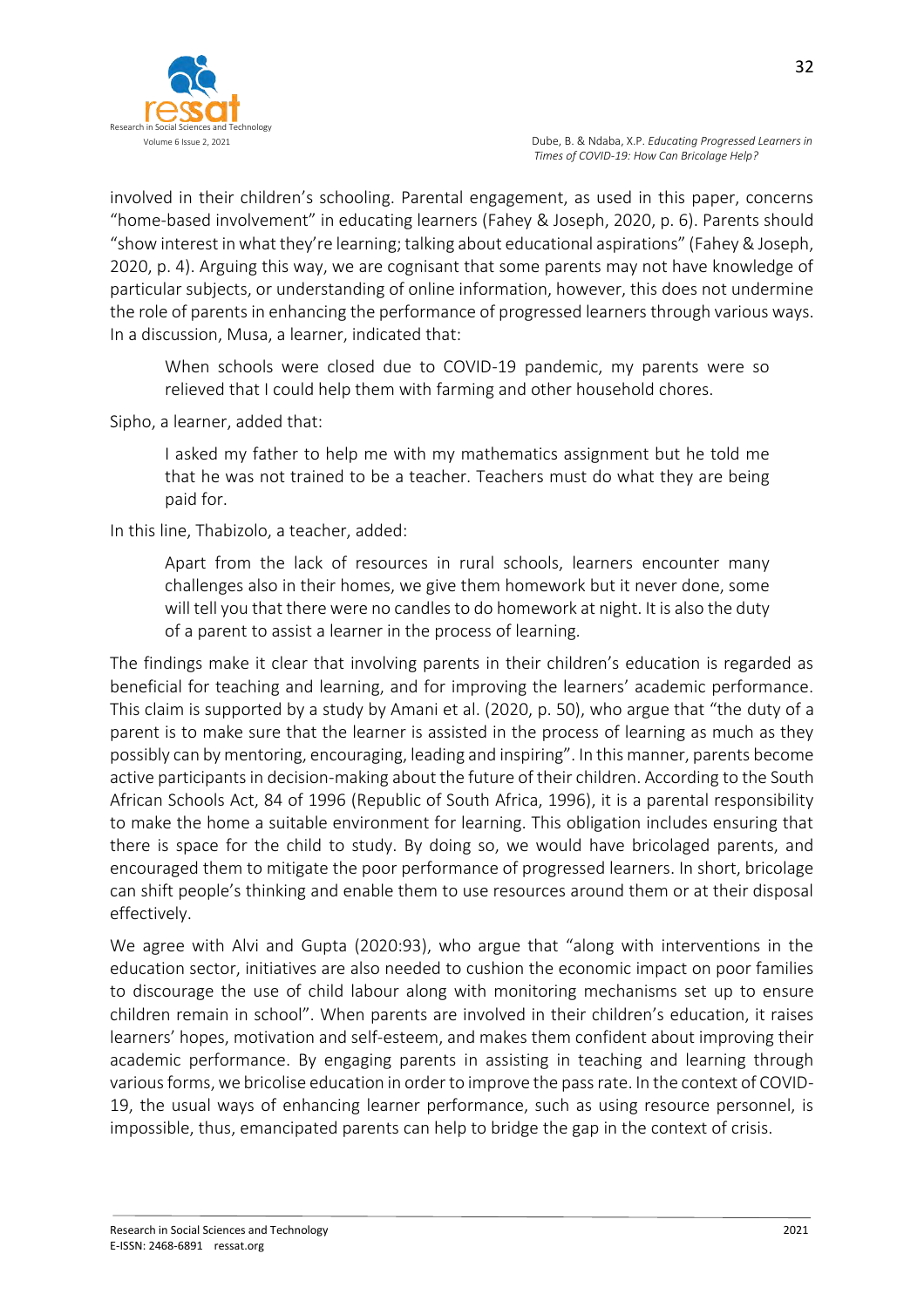

### Conclusion

The findings of this study helped to answer two questions: What are the challenges faced by progressed learners, and how bricolage can help? The study noted that progressed learners have various challenges such as lack of technological devices, lack of parental support, and suffer from the poor-rich divide, which has been worsened by COVID-19. In light of these challenges, the study noted that bricolage has the impetus to shift people's thinking towards effectively using the resources at their disposal to mitigate challenges associated with online learning. In addition, the study noted that the COVID-19 crisis has forced societies to reconfigure ways to survive the pandemic and ensure that learning continues, despite the challenges at hand. Based on the findings, we make the following recommendations;

- The Department of Basic Education should provide technological devices for teaching and learning. In the meantime, educators and learners can pursue using cell phones as teaching and learning devices. Cell phones are cheaper than laptops, thus, using phones can help to mitigate challenges faced by teaching and learning.
- The Department of Basic Education should provide learning software that can be installed on cell phones to enable learners and educators to explore new online learning approaches, especially in the absence of face-to-face learning.
- We also recommend making continuous professional development opportunities available, to enable educators to acquire new online skills. The Department of Basic Education should provide online training courses for educators, to enable them to face the new challenges associated with teaching under pandemic conditions.
- Finally, parents should be emancipated to assist progressed learners. Parents should play an effective role in helping learners to adjust to new ways of learning, giving their children time to learn at home and collaborating with educators to develop strategies to ensure teaching and learning is not disrupted in the context of COVID-19.

#### References

- Aagard, M. (2009). Bricolage: Making do with what is at hand. *Creative Nursin*g, *15*(2), 82–84. https://doi.org/ 10.1891/1078-4535.15.2.82
- Alvi, M., & Gupta, M. (2020). Learning in times of lockdown: how Covid-19 is affecting education and food security in India. *Food Security, 12*(4), 793–796. https://doi.org/10.1007/s12571-020-01065-4
- Amani, M., Nazifi, M., & Sorkhabi, N. (2020). Parenting styles and academic achievement of early adolescent girls in Iran: Mediating roles of parent involvement and self-regulated learning. *European Journal of Psychology of Education, 35*(1), 49–72. https://doi.org/10.1007/s10212-019-00422-y
- Bacher-Hicks, A., Goodman, J., & Mulhern, C. (2021). Inequality in household adaptation to schooling shocks: COVID-induced online learning engagement in real time. *Journal of Public Economics, 193*(January), 104345. <https://doi.org/10.1016/j.jpubeco.2020.104345>
- Black, S. (2020, May 11). The problem with Stephen Grootes' views about online learning [Opinion]. *Daily Maverick*. Retrieved from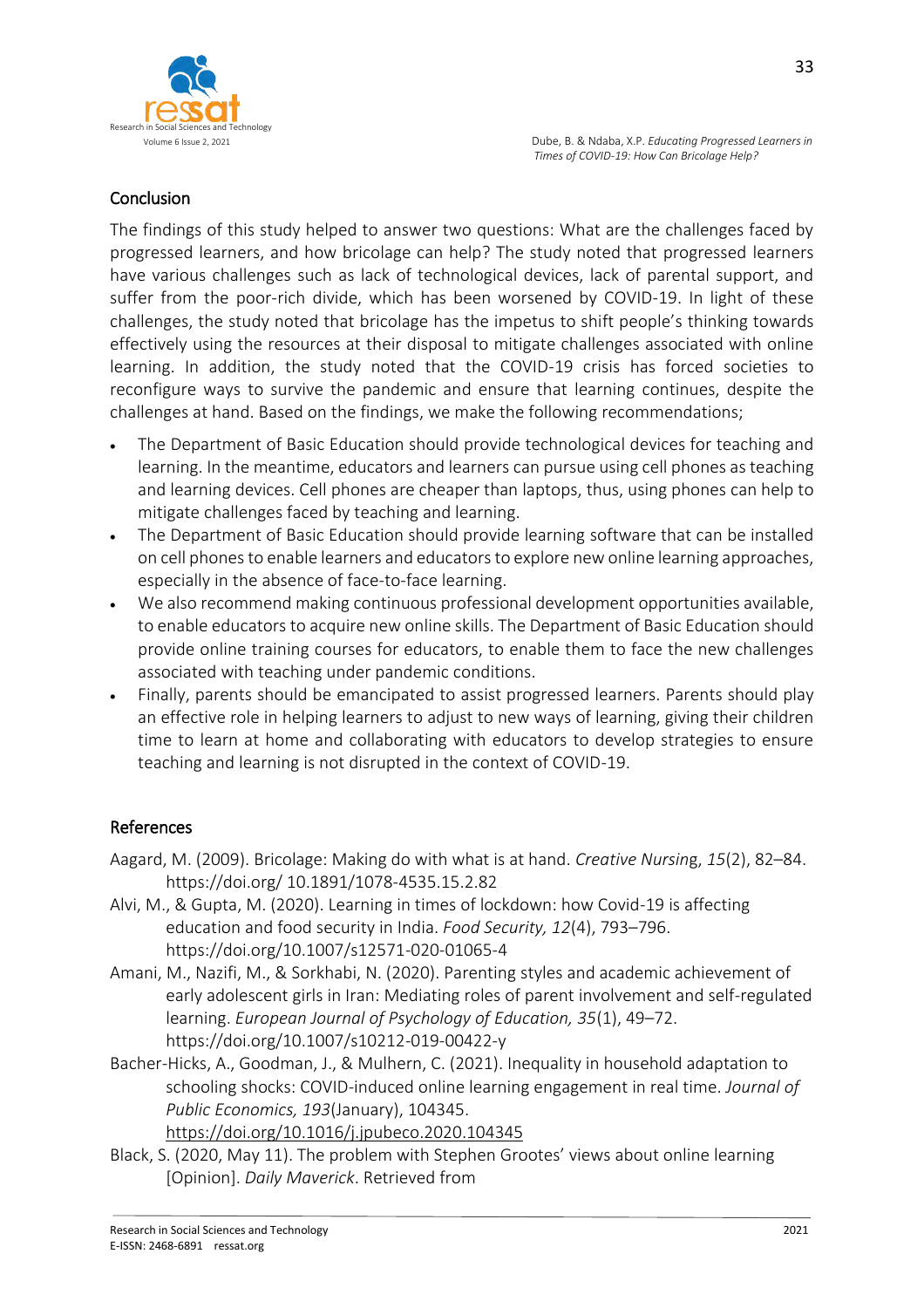

https://www.dailymaverick.co.za/opinionista/2020-05-11-the-problem-with-stephengrootes-views-about-online-learning/

- Burgess, S., & Sievertsen, H. H. (2020, April 1). *Schools, skills, and learning: The impact of COVID-19 on education*. Vox EU, CEPR Policy Portal. Retrieved from [https://voxeu.org/article/impact-covid-19-education.](https://voxeu.org/article/impact-covid-19-education)
- Chatterton, P., Fuller, D., & Routledge, P. (2007). Relating action to activism. Theoretical and methodological reflections. In S. Kindon, R. Pain, & Kesby, M. (Eds.), Participatory action research approaches and methods: connecting people, participation and place (pp. 219–222). Routledge.
- Cornwall, A., & Jewkes, R. (1995). What is participatory action research? *Social Science & Medicine, 41*(12), 1666–1676. [https://doi.org/10.1016/0277-9536\(95\)00127-S](https://doi.org/10.1016/0277-9536(95)00127-S)
- Department of Basic Education. (2021a). *National Senior Certificate Examinations 2020. Diagnostic report. Part 1: Content subjects.* Pretoria: Department of Basic Education. Retrieved from<https://www.education.gov.za/Resources/Reports.aspx>
- Department of Basic Education (2021b). *National Senior Certificate Examinations 2020. Diagnostic report. Part 3: Technology subjects.* Pretoria: Department of Basic Education. Retrieved from
	- https://www.education.gov.za/Portals/0/Documents/Reports/2021%20NSC%20Repor ts/Diagnostic%20Report%202020%20-%20Part%203.pdf?ver=2021-03-25-103642-000
- Dube, B. (2020). Rural online learning in the context of COVID 19 in South Africa: Evoking an inclusive education approach. *Multidisciplinary Journal of Educational Research, 10*(2), 135–157.
- Du Plessis, P., (2014). Problems and complexities in rural schools: Challenges of education and social development. *Mediterranean Journal of Social Sciences*, *5*(20), 1109. https://doi.org/ 10.5901/mjss.2014.v5n20p1109
- Du Plessis, P., & Mestry, R., (2019). Teachers for rural schools–a challenge for South Africa. *South African Journal of Education, 39*(Suppl. 1). https://doi.org/10.15700/saje.v39ns1a1774
- Duymedjian, R., & Rüling, C.C. (2010). Towards a foundation of bricolage in organization and management theory. *Organization Studies, 31*(2), 133–151. https://doi.org/10.1177/0170840609347051
- Eruera, M. (2010). Ma Te Whānau Te Huarahi Motuhake: Whānau participatory action research groups. *MAI Review 3*(2010), 1–9.
- Fahey, G., & Joseph, B. (2020). *Parents' perspectives on home-based learning in the COVID-19 pandemic*. CIS Analysis Paper No. 15. Centre for Independent Studies. Retrieved from https://www.cis.org.au/app/uploads/2020/09/ap15.pdf
- Glassman, M., & Erdem, G. (2014). Participatory action research and its meaning. Vivencia, praxis and conscientisation. *Adult Education Quarterly, 64*(3), 206–221. https://doi.org/10.1177/0741713614523667
- Greenlee, E. (2020, July 16). *Parents supporting learning at home during the COVID-19 pandemic*. Statistics Canada. Retrieved from

https://www150.statcan.gc.ca/n1/pub/45-28-0001/2020001/article/00040-eng.htm

Hyseni Duraku, Z., & Hoxha, N. (2020, September). *The impact of COVID-19, school closure, and social isolation on gifted students' wellbeing and attitudes toward remote (online)*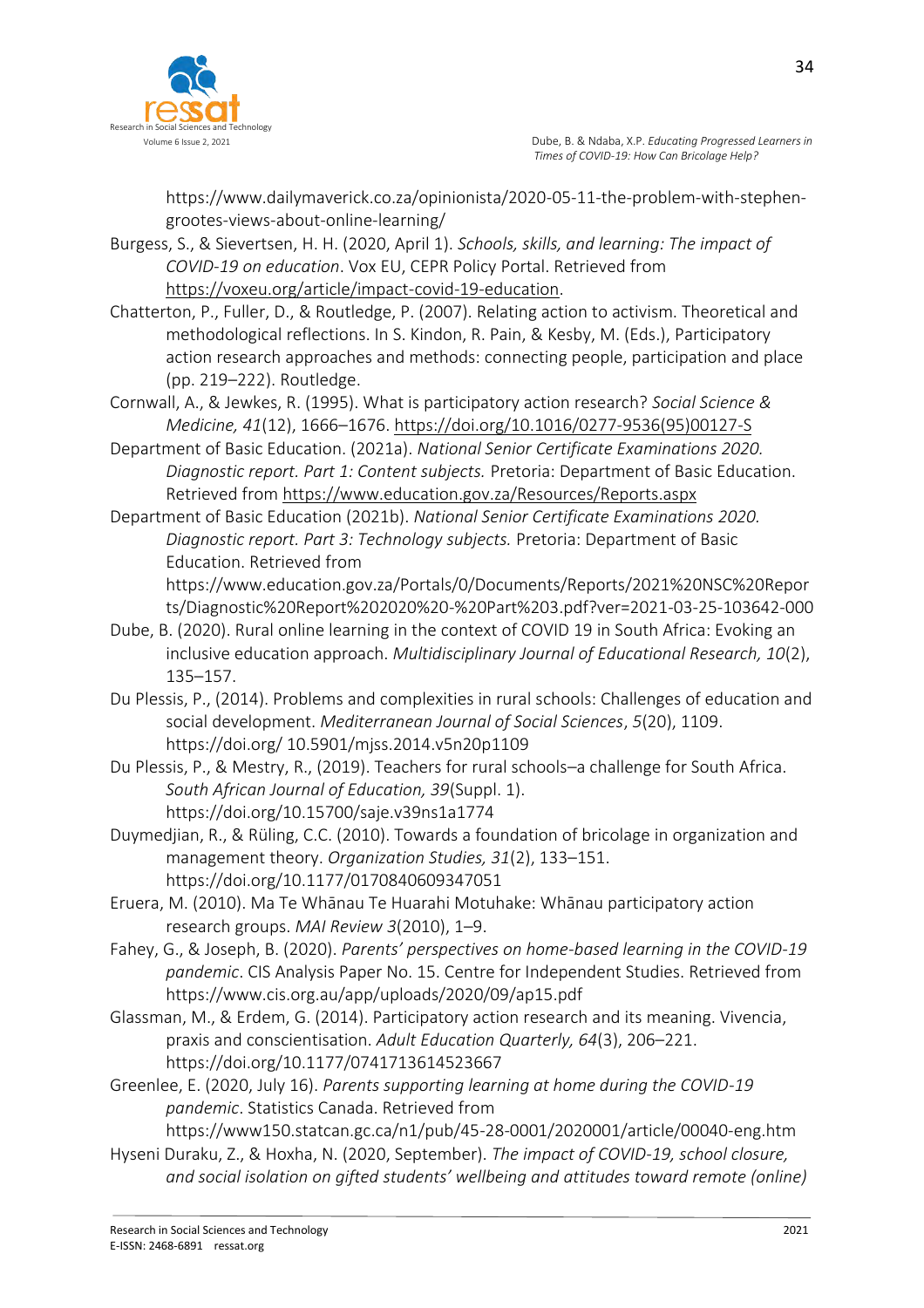

*learning.* Retrieved from

https://www.researchgate.net/publication/344098512 The impact of COVID-19 school closure and social isolation on gifted students' wellbeing and attitud es toward remote online learning

- Kaden, U. 2020. COVID-19 school closure-related changes to the professional life of a K-12 teacher. *Education Sciences*, *10*(6), 165.
- Kemmis, S., & McTaggart, R. (2007). Communicative action and public sphere. In N. K. Denzin, & Y. Lincoln (Eds.), *The SAGE handbook of qualitative research* (pp. 559–603). Sage.
- Laws, S., Harper, C., & Marcus, R. (2003). *Research for development*. Sage.
- Louridas, P. (1999). Design as bricolage: Anthropology meets design thinking. *Design Studies, 20*(6), 517–535.
- Maphosa, V., & Dube, B. (2021). Local language numeracy kindergarten prototype design to support home-based learning during and post COVID-19 pandemic. *Contemporary Educational Technology*, *13*(3), ep301.<https://doi.org/10.30935/cedtech/10846>
- Masten, A. S. (2001). Ordinary magic. Resilience processes in development. *American Psychologist, 53*(3), 227–238.<https://doi.org/10.1037/0003-066X.56.3.227>
- McCorkle, W. (2020). Problematizing immigration restrictions during COVID-19 in the social studies classroom. *Research in Social Sciences and Technology*, *5(3),* 1–24. https://doi.org/10.46303/ressat.05.03.1
- Mora, T., & Escardíbul, J. O. (2018). Home environment and parental involvement in homework during adolescence in Catalonia (Spain). *Youth and Society, 50*(2), 183–203. <https://doi.org/10.1177/0044118X15626050>
- Ntaka, N. (2020, June 5). Basic education in a pandemic: The pitfalls of online learning in an already unequal society [Opinion]. *Daily Maverick*. Retrieved from [https://www.dailymaverick.co.za/opinionista/2020-06-05-basic-education-in](https://www.dailymaverick.co.za/opinionista/2020-06-05-basic-education-in%20apandemic-the-pitfalls-of-online-learning-in-an-alreadyunequal-society/)  [apandemic-the-pitfalls-of-online-learning-in-an-alreadyunequal-society/](https://www.dailymaverick.co.za/opinionista/2020-06-05-basic-education-in%20apandemic-the-pitfalls-of-online-learning-in-an-alreadyunequal-society/)
- Parker, R., Morris, K., & Hofmeyr, J. (2020). *Education, inequality and innovation in the time of COVID-19*. Jet Education.
- Phillimore, J. I., Humphries, R., Klaas, F., & Knecht, M. (2016). *Bricolage: Potential as a conceptual tool for understanding access to welfare in superdiverse neighbourhoods*. IRIS Working Paper Series, No. 14/2016. Institute for Research into Superdiversity, University of Birmingham.
- Republic of South Africa. (1996). *South African Schools Act 84 of 1996*. Government Gazette, Vol. 377, No. 17579. Retrieved from
- https://www.gov.za/sites/default/files/gcis\_document/201409/act84of1996.pdf Shipepe, A., Jormanainen, I., & Sutinen, E. (2020, October). Educational robotics initiatives in Namibia and worldwide. *Proceedings of the Eighth International Conference on Technological Ecosystems for Enhancing Multiculturality* (pp. 48–53). https://doi.org/10.1145/3434780.3436675.
- Srinivasacharlu, A. (2019) Continuing professional development (CPD) of teacher educators in 21st century. *Shanlax International Journal of Education*, 7(4), 29–33. https://doi.org/10.34293/education.v7i4.624